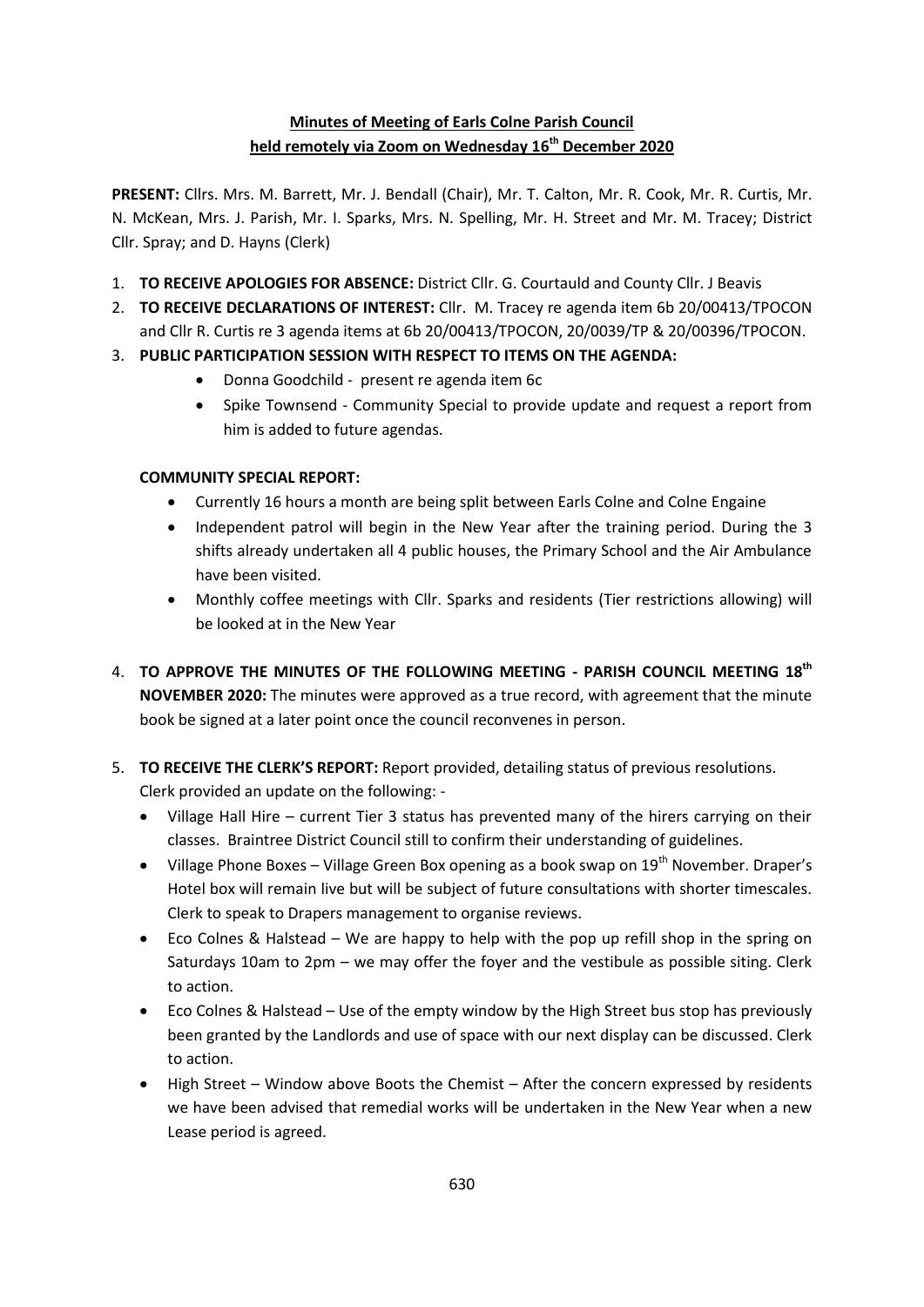Planting – Alliums have been planted in the planter at Station Road – top planting to be organised.

## 6. **PLANNING:**

a) Decisions reached by Braintree District Council as follows: -

| <b>Application No.</b> | Location                      | <b>Description</b>                                    | <b>BDC</b> Decision |
|------------------------|-------------------------------|-------------------------------------------------------|---------------------|
|                        |                               |                                                       | <b>Minutes</b>      |
| 20/01322/HH            | 15 Burrows Road               | Erection of a garden wall and willow fence along the  | Application         |
|                        |                               | boundary to number 13 Burrows Road.                   | Permitted           |
| 20/01582/FUL           | $\mathbf{1}$<br>Hanger<br>The | Insertion of 3 external windows within existing       | Application         |
|                        | Airfield                      | Aircraft Hanger.                                      | Permitted           |
| 20/01620/DAC           | The Farm, Colne               | Application for approval of details as reserved by    | Application         |
|                        | Farm,<br>Green                | conditions 4 & 5 of approved<br>application           | Permitted           |
|                        | <b>Halstead Road</b>          | 18/00871/FUL                                          |                     |
| 20/00386/TPOCON        | Land Near 9 Park              | Notice of intent to carry out works to trees in a     | Application         |
|                        | Lane Close                    | Conservation Area - Fell to ground level 1 Horse      | Permitted           |
|                        |                               | Chestnut and Reduce and reshape a Horse Chestnut      |                     |
|                        |                               | by up to 3 metres                                     |                     |
| 20/01799/DAC           | 5 The Kennels                 | Application for approval of details reserved by       | Application         |
|                        |                               | &<br>conditions 3<br>4 of<br>application<br>approved  | Permitted           |
|                        |                               | 20/00550/HH                                           |                     |
| 20/00364/TPOCON        | Colne<br>Priory               | Notice of intent to carry out works to tree in a      | Application         |
|                        | <b>Upper Holt Street</b>      | Conservation Area - FELL & REMOVE Horse Chestnut      | Permitted           |
|                        |                               | (T1) badly infected with bleeding canker. Tree dying  |                     |
|                        |                               | & dropping branches. Application is to fell this tree |                     |
|                        |                               | and replace with Tilia cordata Avenue of 15 trees     |                     |
| 20/01400/DAC           | Land Rear Of Tey              | Application for the approval of details reserved by   | Application         |
|                        | Road                          | conditions 3, 4, 8 & 19(a) of approved application    | Permitted           |
|                        |                               | 18/00214/OUT                                          |                     |
| 20/00317/TPOCON        | 29 Burrows Road               | Notice of intent to carry out works to trees in a     | Application         |
|                        |                               | Conservation Area - Fell Ivy covered stump, reduce    | Permitted           |
|                        |                               | ornamental Cherry and thin                            |                     |

## b) Current Applications were reviewed by the Parish Council as follows: -

| <b>Application No.</b> | Location               | <b>Description</b>                            | <b>Application No.</b> |
|------------------------|------------------------|-----------------------------------------------|------------------------|
| 220/01351/HH           | <b>Blackberry Barn</b> | Re-consultation due to revised plans on       | No Objections          |
|                        | <b>Burnthouse Road</b> | 20/01351/HH   Single-storey rear extensions,  |                        |
|                        |                        | detached single-storey carport and associated |                        |
|                        |                        | elevational alterations                       |                        |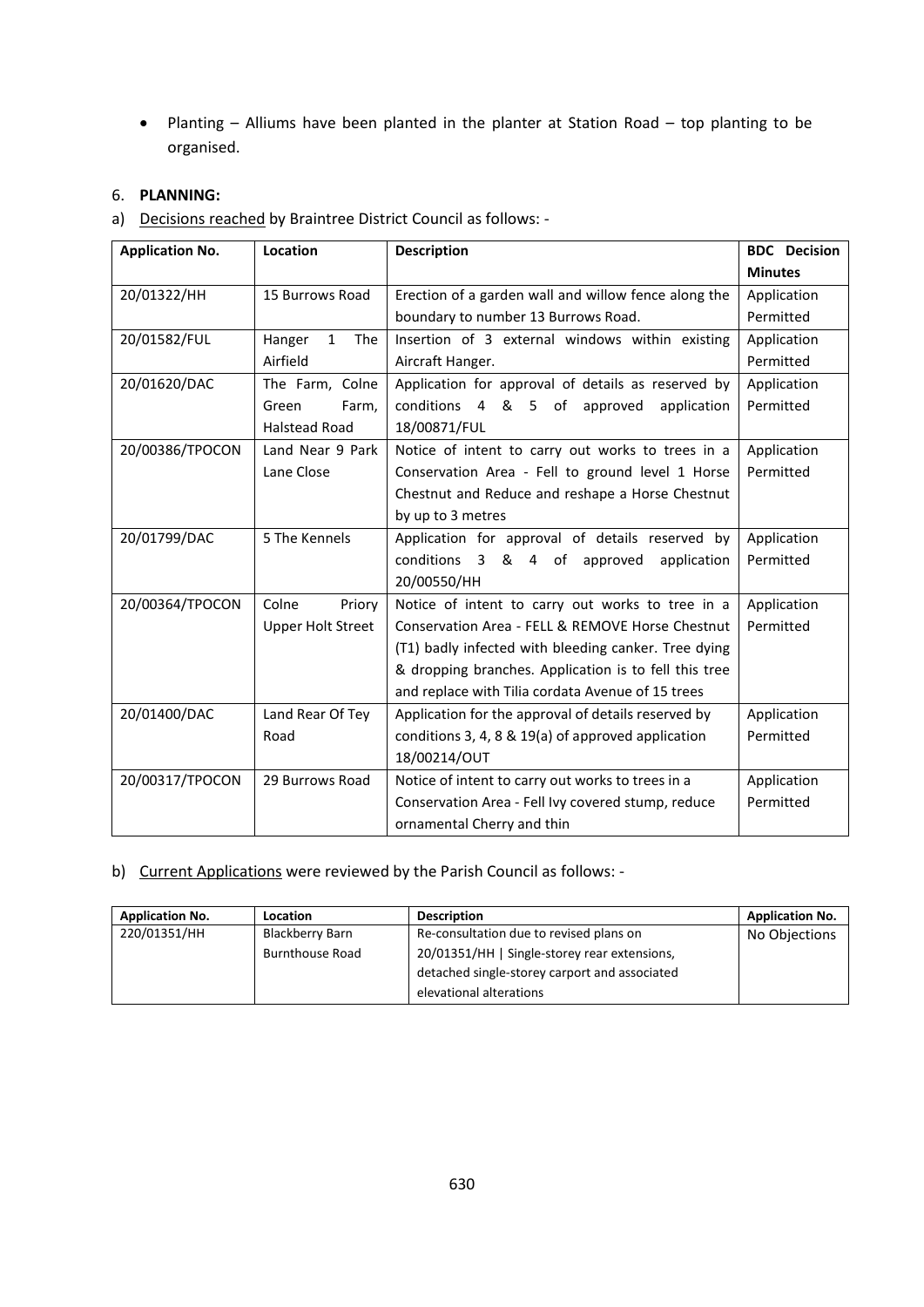| 20/00414/TPOCON | 2 Burrows Road Earls    | Notice of intent to carry out works to tree in a          | No Objections |
|-----------------|-------------------------|-----------------------------------------------------------|---------------|
|                 | Colne Essex CO6 2RZ     | Conservation Area - Sycamore (T1) - To reduce small       |               |
|                 | Ref. No:                | Sycamore to previous points, on boundary to Burrows       |               |
|                 |                         | Road. Trees not subject of TPO                            |               |
| 20/00413/TPOCON | Robins Hayhouse Road    | Notice of intent to carry out works to trees in a         | No Objections |
|                 | Earls Colne             | Conservation Area - Willow Tree 1- Reduce to approx.      | Interest      |
|                 |                         | 12 feet from ground level. Allowing regrowth, Poplar      | registered by |
|                 |                         | Tree 2 - Reduce to just above owl box. Allowing           | MT            |
|                 |                         | regrowth and Hawthorn/Ivy Tree 3 - Reduce to just         |               |
|                 |                         | below height of garage. Allowing regrowth.                |               |
| 20/00395/TPO    | 15 Josselin Close Earls | Notice of intent to carry out works to tree protected     | No Objections |
|                 | Colne                   | by Tree Preservation Order 64/00 - Fell diseased          |               |
|                 |                         | flowering Cherry, tree has been declining for the last    |               |
|                 |                         | couple of years, especially on one side. The tree was     |               |
|                 |                         | dead wooded two years ago and has regained more           |               |
|                 |                         | dead wood since. Client would like it removed and to      |               |
|                 |                         | re plant a tree better suited.                            |               |
| 20/00396/TPOCON | The Old Red House 52    | Notice of intent to carry out works to tree in a          | No Objections |
|                 | Park Lane               | Conservation Area - Client would like to fell or heavily  |               |
|                 |                         | pollard Lime tree by at least 6 meters in height. The     |               |
|                 |                         | tree is too close and growing into a grand old Oak,       |               |
|                 |                         | which they would like to make a feature of, and           |               |
|                 |                         | improve their view over fields. There are a group of      |               |
|                 |                         | small trees to the right of the Oak which the clients     |               |
|                 |                         | would like to reduce the crowns y 2 meters in order to    |               |
|                 |                         | improve the views and to stop them interfering with       |               |
|                 |                         | the frand Oak. Also felling spindly self set Holly on the |               |
|                 |                         | end.                                                      |               |
| 20/02035/HH     | Spring Cottage, Curds   | Two-Storey side extension Earls Colne Essex CO6 2JT       | No Objections |
|                 | Road                    |                                                           |               |

#### **c) TO CONSIDER REQUEST TO ADD STANDARD RESPONSES TO OUR PLANNING APPLICATION REPLIES.**

- Cllr. B. Cook proposed that, after the background given from the member of the public present, we look to get 'Local Connection Criteria' for all socially affordable housing on new sites and existing sites. Agreed. Clerk to approach BDC to define process on new and existing sites. Cllr. G. Spray to speak to the Braintree Housing Portfolio holder to ask why this is not being done standardly rather than having to be applied for.
- Cllr. B Cook proposed that after any planning meeting the PC will put its views in writing to BDC. Agreed.

# **d) TO RECEIVE A REPORT ON PERSIMMON MEETING 1ST DECEMBER 2020.**

Views on the meeting to be put in writing to BDC further to Cllr. B Cook proposal c)

# **e) TO REVIEW BDC FEEDBACK ON OUR RESPONSE TO THE PLANNING SCHEME OF DELEGATION CONSULTATION.**

 The lack of inclusion of any suggestions made to the final plan was flagged. Cllr. G. Spray advised of a new scheme 'Members Forum' which has been taken from the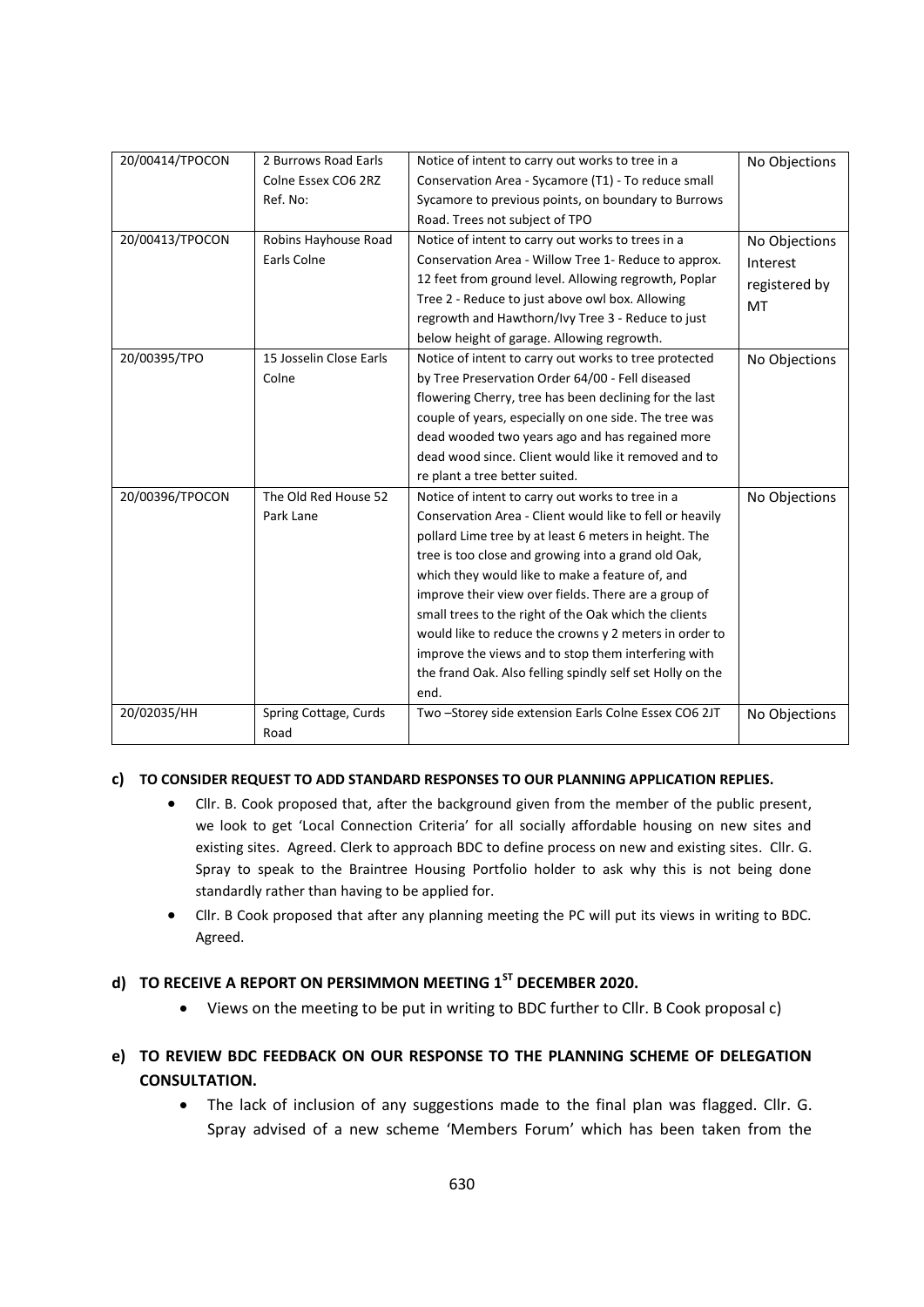consultation and will involve early consultation on application. It will not be a decision making body but it will be open to the public.

# **f) A DECISION ON WHETHER WE WISH TO MAINTAIN 'PUBLIC RECREATION AREAS' ON NEW BUILD SITES.**

 Agreed that we do, if these are large areas rather than small pockets of land within the site.

## 7. **TO RECEIVE AN UPDATE ON PLANS TO REFURBISH THE VILLAGE HALL:**

 The public consultation flyer for the Village Hall project will be postponed until the New Year due to current Tier guideline. Clerk to organise inclusion with Neighbourhood Plan Consultation delivery.

### **8. COMMUNITY WORKER**

 Clerk to organise extra waste bin outside the Coop and monitor to see if this alleviates the rubbish overflow problem and negates the need for weekend emptying.

### 9. **TO RECEIVE AN UPDATE ON CYCLEWAYS:**

 Cllr. J. Parish gave an update advising that at the moment there are no maps that are clear enough to share

## 10. **TO CONSIDER BDC PROPOSAL ON WEEE RECYCLING:**

 Members agreed that this could be organised offering the car park at the Village Hall or the front parking area (dependant on size of vehicle) and with the proviso that peak traffic flow and parking times for York Road are considered. Clerk to liaise.

#### **11. TO CONSIDER AND APPROVE POLICY REGARDING REMEMBRANCE DAY WREATHS**

- Wreaths have only ever been removed due to condition and there is no timescale to this but it is very dependent on the weather.
- Clerk to liaise with Cllr Parrish & Cllr. I Sparks to draft reply emphasising this and request that wiring and weighting be used by the Poppy Appeal Organiser to prolong their lifespan.

# **12. TO APPROVE OPEN SPACES PLAN FOR 2021.**

 Additions and changes to Plan agreed and Clerk to action updates and additions before deadline of February 2021.

#### **13. UPDATE ON NEIGHBOURHOOD PLAN**

• Update by Cllr. T Calton received.

#### **14. TO DISCUSS INSTALLATION OF SUB-METERS**

Findings on last review to be looked at again by Clerk.